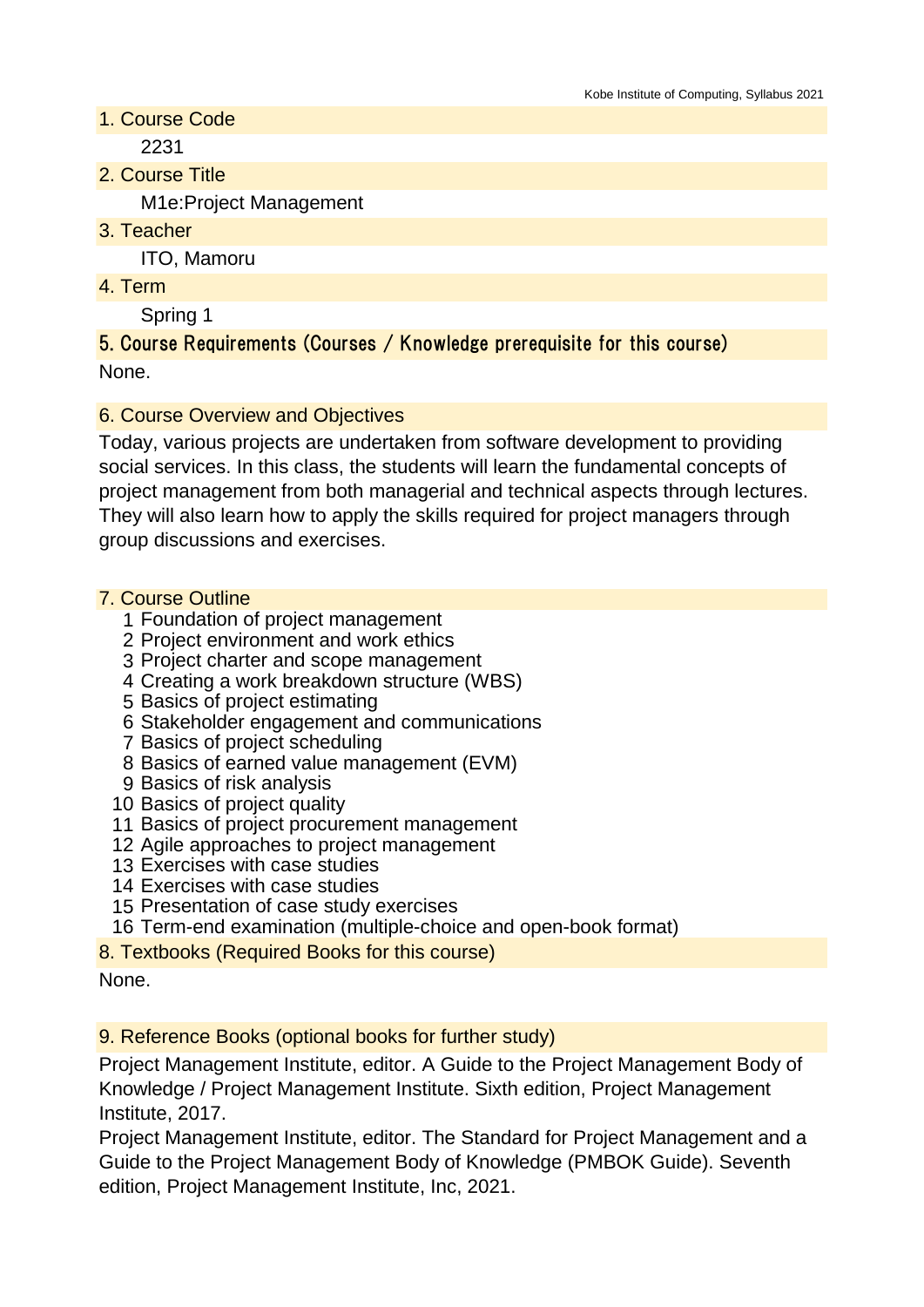10. Course Goals (Attainment Targets)

- (1) Identify the phases of the project management life cycle, including planning,
- (2) Understand the processes implemented in project management.
- (3) Comprehend basic tools and techniques to manage a project successfully.
- (4) Optimize results while managing the triple constraints: cost, time and scope.
- (5) Demonstrate the principles and practice of team leadership.
- (6) Analyze the ethical issues in the project management.

(7) (8)

11. Correspondence relationship between Educational goals and Course goals

| Educational goals of the school | <b>Course Goals</b>                                                          |                            |             |
|---------------------------------|------------------------------------------------------------------------------|----------------------------|-------------|
| High level ICT                  | <b>Basic academic skills</b>                                                 | (2)                        |             |
| skills                          | Specialized knowledge and literacy                                           | (3), (4)                   |             |
| Human skill<br>(Tankyu skill)   | Ability to continually improve own strengths                                 | (ვ                         |             |
|                                 | Ability to discover and Problem setting<br>resolve the problem<br>in society |                            | 6)<br>(5)   |
|                                 |                                                                              | <b>Hypothesis planning</b> | (6<br>(5),  |
|                                 |                                                                              | <b>Hypothesis testing</b>  | 6)<br>(5),  |
|                                 |                                                                              | Practice                   | (6)         |
|                                 | Fundamental                                                                  | Ability to step forward    | (6)<br>(5), |
|                                 | Competencies for                                                             | Ability to think through   | (4), (5)    |
|                                 | <b>Working Persons</b>                                                       | Ability to work in a team  | ʹ5ͺ         |
| <b>Professional ethics</b>      |                                                                              |                            | (6)         |

## 12. Evaluation

| Goals                          | Evaluation method & point allocation                                |      |         |    |                                  |       |
|--------------------------------|---------------------------------------------------------------------|------|---------|----|----------------------------------|-------|
|                                | examination                                                         | Quiz | Reports |    | <b>Presentation Deliverables</b> | Other |
| Ί                              |                                                                     |      |         |    |                                  |       |
| $\overline{2}$                 |                                                                     |      |         |    |                                  |       |
| $\overline{3}$                 |                                                                     | ∩    |         |    | Ω                                |       |
| $\boldsymbol{4}$               |                                                                     | ◯    |         |    |                                  |       |
| $\sqrt{5}$                     |                                                                     |      |         |    |                                  |       |
| $6^{\circ}$                    |                                                                     |      |         |    |                                  |       |
|                                |                                                                     |      |         |    |                                  |       |
| (8)                            |                                                                     |      |         |    |                                  |       |
| Allocation                     | $\overline{30}$                                                     | 30   | 15      | 10 | 15                               |       |
| <b>13. Evaluation Criteria</b> |                                                                     |      |         |    |                                  |       |
| Examination                    | Multiple-choice exam is used to assess students' understanding      |      |         |    |                                  |       |
| Quiz                           | Multiple-choice quizzes are used to evaluate the students'          |      |         |    |                                  |       |
|                                | comprehension and application of the content in each class. As this |      |         |    |                                  |       |
|                                | is an open-book test, no knowledge is required.                     |      |         |    |                                  |       |
| <b>Reports</b>                 | Evaluate in terms of the appropriateness of the description, the    |      |         |    |                                  |       |
|                                | structure of the report, the validity of the argument, and the      |      |         |    |                                  |       |
|                                |                                                                     |      |         |    |                                  |       |
|                                | originality of the proposal.                                        |      |         |    |                                  |       |
| Presentation                   | Evaluate the content of the presentation in terms of its            |      |         |    |                                  |       |
|                                | purposefulness, the structure of the presentation, the relevance of |      |         |    |                                  |       |
|                                | the argument, and the originality of the proposal.                  |      |         |    |                                  |       |
| <b>Deliverables</b>            |                                                                     |      |         |    |                                  |       |
|                                | Evaluate the diagrams and documents created in terms of             |      |         |    |                                  |       |
|                                | relevance, clarity, and objectivity.                                |      |         |    |                                  |       |
|                                |                                                                     |      |         |    |                                  |       |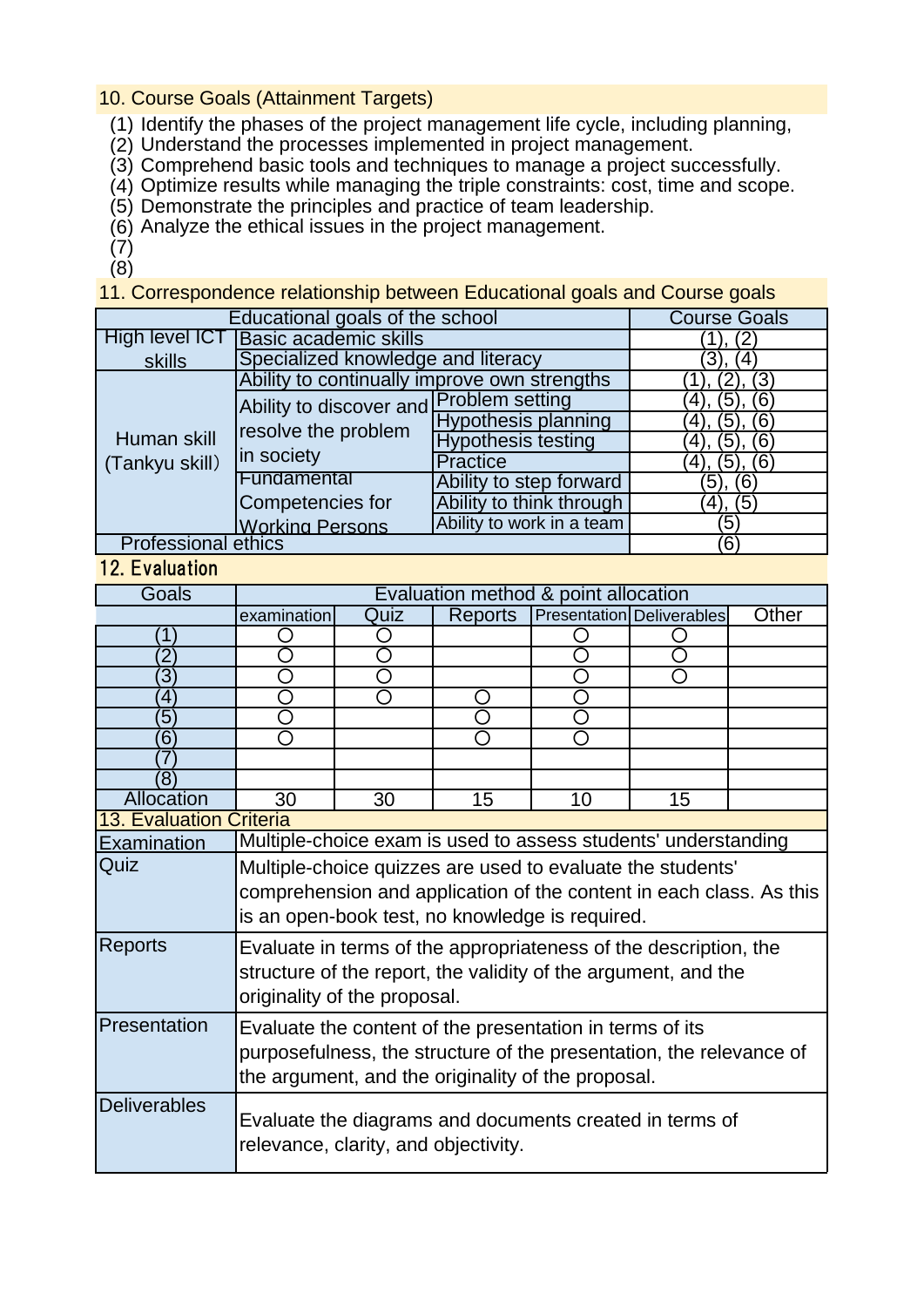| Other                                                                                                   |                                                        |                                                               |               |  |  |  |
|---------------------------------------------------------------------------------------------------------|--------------------------------------------------------|---------------------------------------------------------------|---------------|--|--|--|
| <b>14. Active Learning</b>                                                                              |                                                        |                                                               |               |  |  |  |
| Hourly percentage of active learning within the whole class time                                        |                                                        |                                                               |               |  |  |  |
| Active learning such as problem solving assignment using the<br>knowledge and skills acquired in class. |                                                        |                                                               |               |  |  |  |
|                                                                                                         | 2 Active learning such as group works and discussions. |                                                               |               |  |  |  |
|                                                                                                         |                                                        | 3 Outcome presentations and feedbacks.                        | Sometime<br>s |  |  |  |
|                                                                                                         | conducted.                                             | 4 Students actively make decisions on how the class should be | Not at all    |  |  |  |

#### 15. Notes

This course provides the course materials on Moodle.

#### 16. Course plan

(Notice) This plan is tentative and might be changed at the time of delivery

Lesson 1: Foundation of project management

(Lecture, 45 min. Exercise, 45 min.)

This lesson provides the students with the essential concepts of project management from both theoretical and applied perspectives.

- Definitions of project, process, and program
- Portfolio management and strategy
- Project manager and team

Lesson 2: Project environment and work ethics

(Lecture, 45 min. Exercise, 45 min.)

The students learn the organizational influences on projects, support systems for project managers, and work ethics.

- Vision, mission, and values
- Strategic planning
- organizational structures
- Work ethics and code of conduct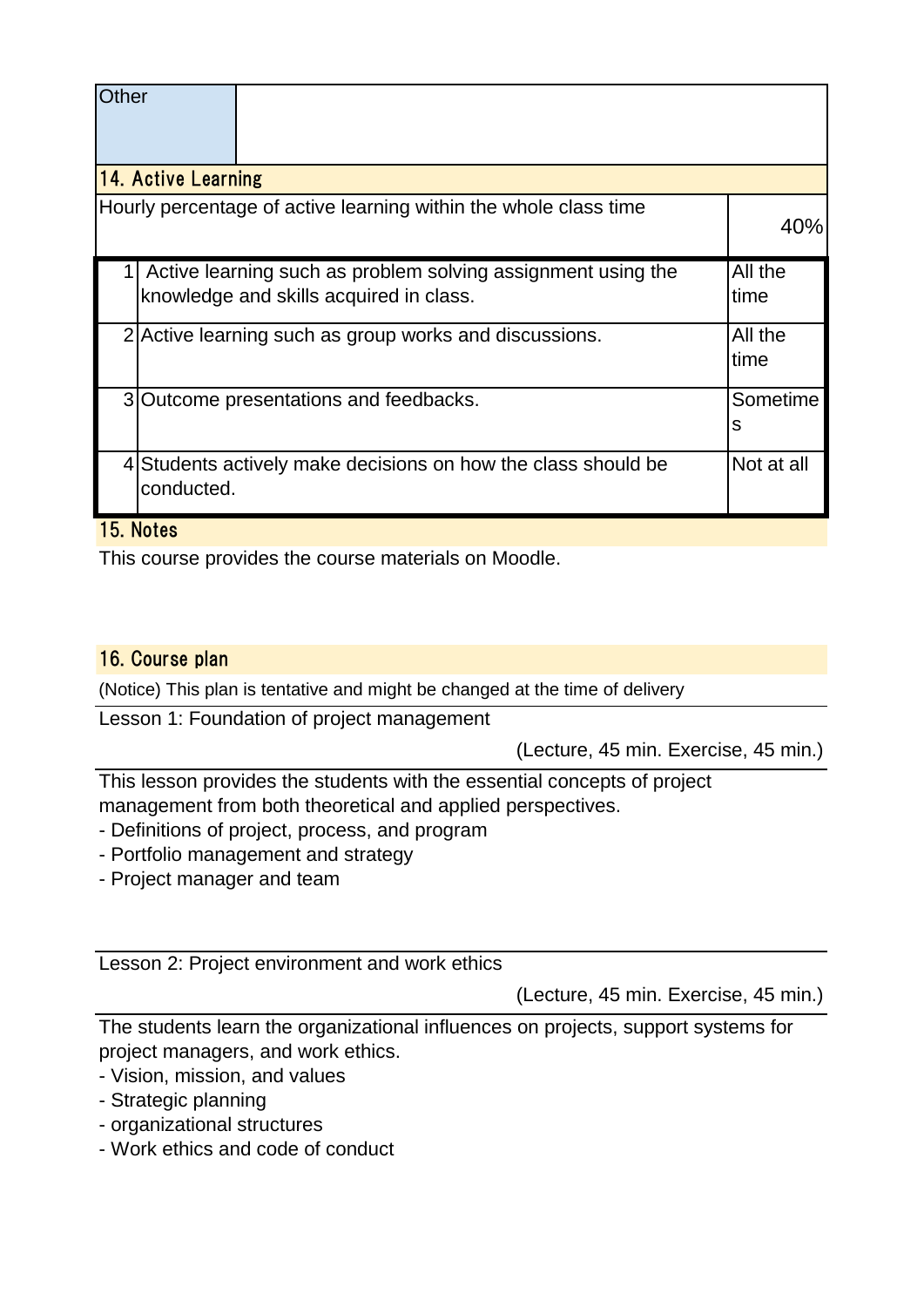Lesson 3: Project charter and scope management

(Lecture, 45 min. Exercise, 45 min.)

Every project begins with a charter and then clarifies the scope of the project. The students will understand how to start a project and how to manage its scope.

- Project charter
- Project management plan
- Managing stakeholder needs and requirements
- Integrated change control

Lesson 4: Creating a work breakdown structure (WBS)

(Lecture, 45 min. Exercise, 45 min.)

WBS is a hierarchical decomposition of the total scope of work. The project team carries out the work based on the WBS to accomplish the project objectives.

- Decomposition
- Structuring and organizing the WBS
- WBS dictionary
- Work package

Lesson 5: Basics of project estimating

(Lecture, 45 min. Exercise, 45 min.)

The project team estimates project duration and cost for scheduling and budgeting.

- Analogous estimating, parametric estimating, three-point estimating, and bottomup estimating

- Schedule baseline and cost baseline
- Contingency reserve and management reserve

Lesson 6: Stakeholder engagement and communications

(Lecture, 45 min. Exercise, 45 min.)

The stakeholders could impact the project or perceive it to be impacted by the project. The project teams engage them in projects to get better support.

- Identification of stakeholders
- Stakeholder analysis
- Salience model
- Four opportunities and five levels of engagement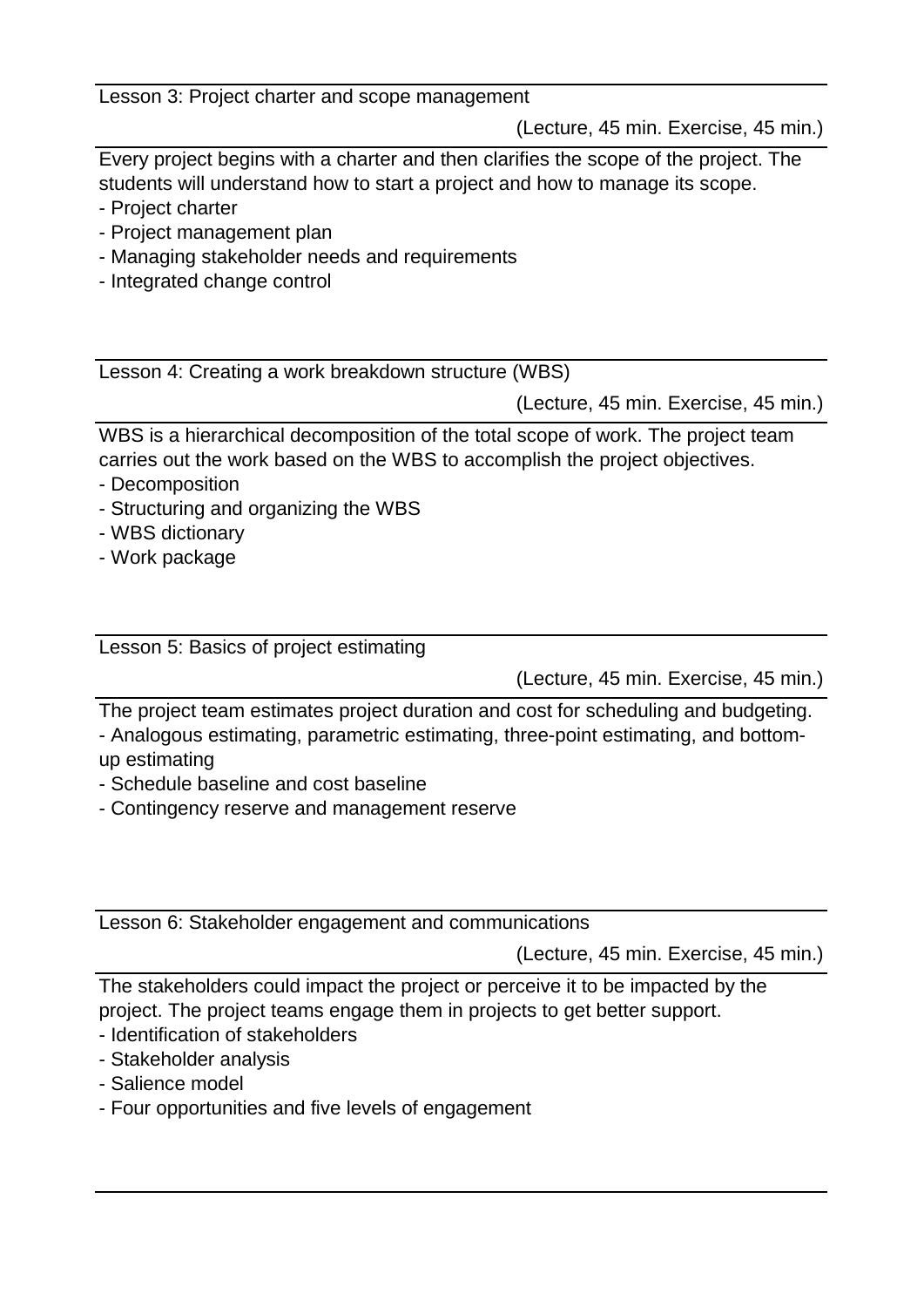Lesson 7: Basics of project scheduling

(Lecture 45 min, Exercise, 45 min.)

Project managers develop project schedules by analyzing network diagrams.

- Forward and backward passes

- Critical path method
- Arrow diagramming method (ADM) and precedence diagramming method (PDM)
- Lags and leads
- Fast-tracking and crashing

Lesson 8: Basics of earned value management (EVM)

(Lecture 45 min, Exercise, 45 min.)

EVA is the most important tool to control the cost and schedule. It enables us to predict the project performance based on past performance.

- Planned Value (PV), Earned Value (EV), and Actual Cost (AC)

- Schedule Variance (SV) and Cost Variance (CV) for Variance Analysis

- Performance Indexes: Schedule Performance Index (SPI) and Cost Performance Index (CPI)

- Estimate to Complete (ETC) and Estimate at Completion (EAC)

Lesson 9: Basics of risk analysis

(Lecture 45 min, Exercise, 45 min.)

Since every project is unique, therefore it brings the risks for unforeseen situations.

- Risk breakdown structure (RBS)
- Qualitative/quantitative risk analyses
- Risk probability and probability impact matrix
- Five alternative strategies for threats and opportunities

Lesson 10: Basics of project quality

(Lecture 45 min, Exercise, 45 min.)

Meeting quality expectations is one of the key success factors in a project. But what is quality? The students will understand the meaning of good quality.

The students will grasp the concept of quality and its management.

- Quality and grade
- Ishikawa's 7 Basic Tools of Quality
- Cost of quality
- Control chart